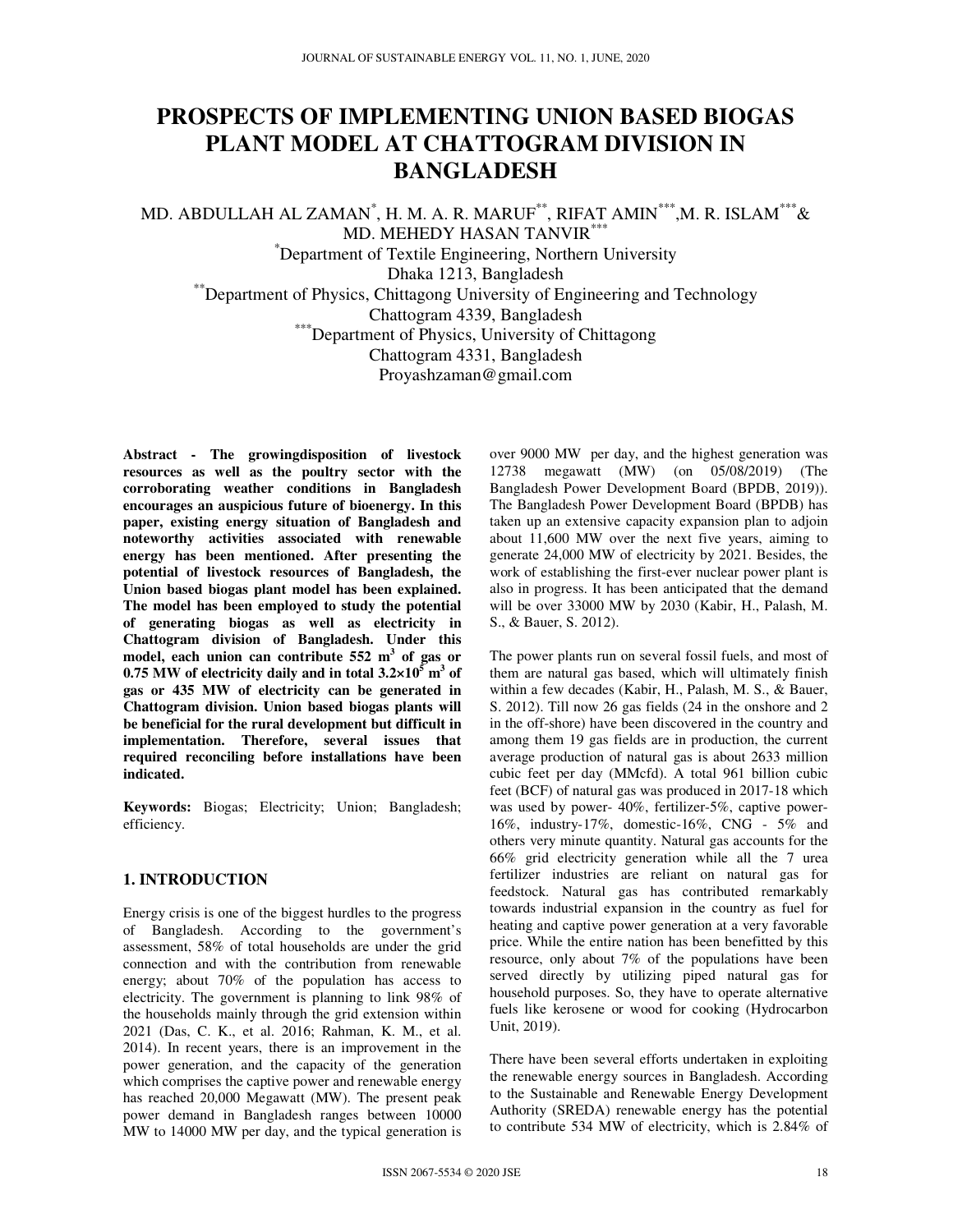the total generation (SREDA, 2019). Among the renewable energy activities, solar energy is the most eminent in Bangladesh, adding about 300 MW of electricity. Several solar parks are under planning which will yield 100 MW each. Hydropower is next to solar energy, contributing 230 MW of electricity (SREDA, 2019). There are a few prospects for wind energy in the coastal territories in Bangladesh, and the plants located in Kutubdia and Feni are producing 2.30 MW of electricity (Nandi, S. K., &Ghosh, H. R. 2010). coastal territories in Bangladesh, and the plants located in<br>Kutubdia and Feni are producing 2.30 MW of electricity<br>(Nandi, S. K., &Ghosh, H. R. 2010).<br>Biogas is a renewable, as well as a fresh source of<br>energy. Gas spawne adesh, adding about 300 MW of<br>solar parks are under planning which<br>*l* each. Hydropower is next to solar<br>g 230 MW of electricity (SREDA,

Biogas is a renewable, as well as a fresh source of polluting and shrinks greenhouse emissions or effect. No combustion takes place during the process ensuring zero emission of greenhouse gasses to the atmosphere. Consequently, using gas from waste as a form of energy is essentially a great way to battle global warming.

Biogas is considered a promising technology for Bangladesh (Rahman, K. M., et al. 2014; Kabir, H., Palash, M. S., & Bauer, S. 2012; SREDA, 2019). The production temperature of biogas through the anaerobic digestion is also favorable in Bangladesh. In agrarian areas, many of the households are using domestic biogas plants for cookery. Biogas plants also yield high fertilizer. But the generation of electricity through bioga biogas is nevertheless insufficient in Bangladesh. Across the country biogas plants contribute no more than 0.68 MW of electricity (SREDA, 2019). The quantity of the Biogas-Electricity plants is also very little compared with the total number of plants. hrinks greenhouse emissions or effect. No<br>tes place during the process ensuring zero<br>greenhouse gasses to the atmosphere.<br>using gas from waste as a form of energy<br>great way to battle global warming.<br>msidered a promising te

In section-II, the potential of livestock resources and biogas plants in Bangladesh are discussed. After briefly discussing the "Union Based Biogas Plant Model" (Al Zaman, MDA, et al. 2019), we will apply it to the Chattogram division (in section-III), based on the Chattogram division (in section-III), based on existing data. In the remaining sections-the calculated results, benefits and challenges and conclusion have been conferred. tricity (SREDA, 2019). The quantity of the<br>Electricity plants is also very little compared with<br>I number of plants.<br>ion-II, the potential of livestock resources and<br>plants in Bangladesh are discussed. After briefly<br>ng the

# **2. LIVESTOCK RESOURCES AND BIOGAS PLANTS IN BANGLADESH**

Livestock has been one of the fundamental components of the composite agricultural practices in Bangladesh. About 70% of the total population of Bangladesh inhabits pastoral areas. As the contemporary machineries are not available in many of the localities, this resource is serving both as a source of meat protein and farm power services. In the preceding few decades, it's also popular as an approach to self-employment. This particular sector delivers full-time employment for 20% of the total population and part-time employment for almost 40 of the entire population (Begum, I. A., et al. 2011). Livestock products include particularly leather and leather made products which are also strengthening to the country's economy. Even though the grazing facilities are inadequate and declining rapidly, yet the livestock production has been showing the moderately rising tendency (shown in Fig. 1). ts and challenges and conclusion have been<br> **OCK RESOURCES AND BIOGAS**<br> **IBANGLADESH**<br>
been one of the fundamental components<br>
siste agricultural practices in Bangladesh.<br>
the total population of Bangladesh inhabits<br>
As th h to self-employment. This particular sector<br>time employment for 20% of the total<br>d part-time employment for almost 40-50%



**years [10, 24]**  Fig. 1. Livestock resource of Bangladesh over the

According to the assessments obtained from the Bangladesh Ministry of Fisheries and Livestock (2011), Bangladesh Bureau of Statistics (BBS Report, 2011) and Food and Agriculture Organization Statistical Databases (FAOSTAT), we can say there are over 60 million domestic animals which includes cows, buffaloes, goat, and sheep in Bangladesh. According to FAOSTAT (2016), there are 23.8 million cattle and 1.5 million buffaloes in Bangladesh, and the amount is rising every year. The average production of manure for each cow or buffalo is roughly 10- 11.5kg per day (Alam, M. S., Huq, A. M. Z., &Bala, B. K. 1990; Rashid, M. M., et al. 2007). According to The Institute of Fuel Research & Development (IFRD) under the good condition, the quantity of gas manufactured by each Kg of manure is around 1.3 cubic feet (Iqbal, S. A., Rahaman, S., &Yousuf, A. 2014). g to the assessments obtained from the<br>sh Ministry of Fisheries and Livestock (2011),<br>sh Bureau of Statistics (BBS Report, 2011) and<br>Agriculture Organization Statistical Databases<br>T), we can say there are over 60 million<br>a

walk, as well as a fresh someon of **Fig. 1. Livestock resource of Bangladesh over the**<br>highest channels procedure consistents of effects No the atmosphere. Phase during the presences consisting from the sections of the atm The first ever biogas plant in Bangladesh was installed for research purpose in 1972. Since then the number has increased gradually. Government also provided subsidies in the early epochs. Later in the 90's many government organizations like Environment Pollution Control Department (EPCD), Bangladesh Council of Scientific and Industrial Research (BCSIR), Department of Livestock (DLS), Local Government Engineering Department (LGED) started several initiatives to install biogas plants. Later many Non-Government organizations like Building Resource across Communities (BRAC), Grameen Bank, Danish International Development Agency (DANIDA) etc. started funding to install biogas plants in numerous zones in Bangladesh (Al Zaman, MDA, et al. 2019). However, the number of Biogas plants across the country actually elevated after the inauguration of Infrastructure Development Company Limited (IDCOL) in Bangladesh. IDCOL with the support from World Bank, KreditanstaltfürWiederaufbau (KFW) development Bank and Netherland Development Cooperation (SNV up over 48 thousand biogas plants in different zones of Bangladesh (Chy, S. M. 2016). According to The Institute of Fuel Research &<br>Development (IFRD) under the good condition, the<br>quantity of gas manufactured by each Kg of manure is<br>around 1.3 cubic feet (Iqbal, S. A., Rahaman, S.,<br>&Yousuf, A. 2014).<br>The f organizations like Building Resource across<br>Communities (BRAC), Grameen Bank, Danish<br>International Development Agency (DANIDA) etc.<br>started funding to install biogas plants in numerous zones<br>in Bangladesh (Al Zaman, MDA, e elevated after the inauguration of Infrastructure<br>Development Company Limited (IDCOL) in Bangladesh.<br>IDCOL with the support from World Bank,<br>KreditanstaltfürWiederaufbau (KFW) development Bank<br>and Netherland Development Co

There are six different capacities of plants for each design is found in Bangladesh. The daily gas production capacities of these plants are ranged between 1. 25.0 m3 which meet the demand of both domestic households and mid-sized dairy or poultry farms. German Technical Cooperation (GTZ), under the program 'Sustainable Energy Development', has come different zones of<br>
different capacities in different zones of<br>
six different capacities of plants for each<br>
bound in Bangladesh. The daily gas production<br>
of these plants are ranged between 1.2 m3 to sized dairy or poult<br>Cooperation (GTZ), t<br>Energy Development',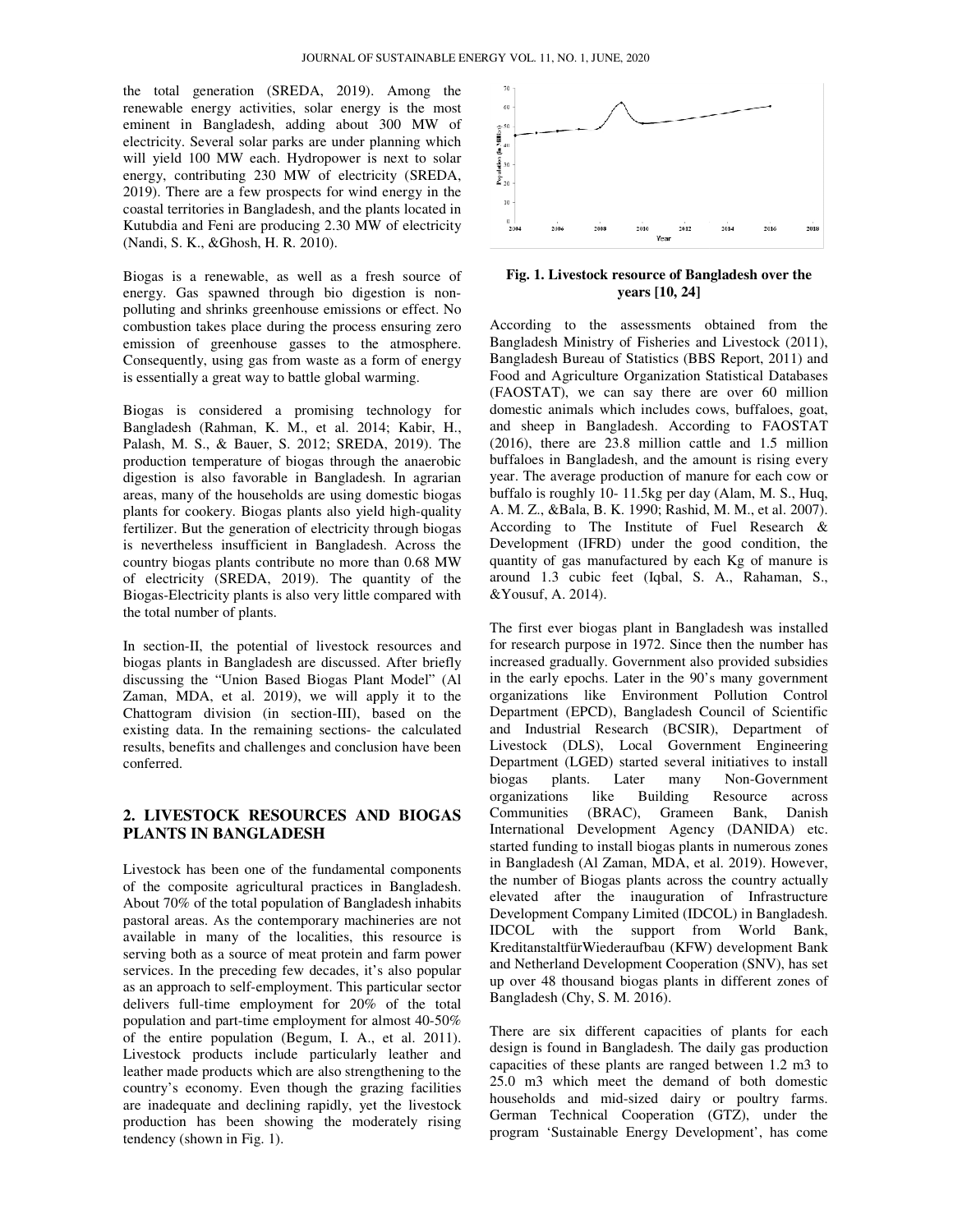up with an opportunity to support setting up and financing of large biogas plants with a capacity of above 4.8 m3, established mostly in commercial poultry, dairies, and slaughterhouses (Iqbal, S. A., Rahaman, S., &Yousuf, A. 2014). According to the Sustainable and Renewable Energy Development Authority (SREDA), some 76,771 biogas plants are currently installed in Bangladeshi villages, and the Fixed Dome biogas plants are most common (Mahdi, T. H., et al. 2012). The regular investment cost of a biogas plant in Bangladesh is about USD 400 which is less than other Asian countries like Pakistan, Nepal, Vietnam, China etc. (Kabir, H., Palash, M. S., & Bauer, S. 2012).

According to IFRD, 105 billion cubic feet of biogas could be produced per year which can be served to around 20% of the entire population (Khanam, J.S., et al.2019). Yet the amount of electricity generated from biogas plants is comparatively low. Electricity generation from biogas in Bangladesh was initiated right after 2000. Again here IDCOL is the prominent organization in installing these plants, and till 2016, they have set up 7 such plants that are capable of producing 0.69 MW of electricity which is only 0.1% of the total electricity that comes from the renewable energy sources (SREDA, 2019). The largest one of those is located in Gazipur that has the capability of generating 0.40 MW of electricity. Bangladesh Power Development Board published a plan to set up a one MW grid-connected biogas plant nearby Dhaka within 2020. Besides these, many domestic biogas plants around the country are making electricity from biogas (Alam, M. S., Huq, A. M. Z., &Bala, B. K. 1990). **3. UNION BASED BIOGAS PLANT MODEL**

Being an agronomic country there are over 86 thousand villages in Bangladesh. Here Union councils or typically recognized as Unions are the lowest rural administrative and local government units. It is generally composed of nine Wards. Here a single village is labeled as a ward. At present, there are 4,554 unions in Bangladesh. A Union Council comprises of a chairperson and twelve members plus three members exclusively reserved for women. The area of a typical union is around 20 square kilometers, and more or less 25 thousand people live in a union on an average (Haque, C. E., 2012).

Union based biogas plant model (Al Zaman, MDA, et al. 2019), is a similar form of "Community biogas plants" in the countries like Germany, Finland, India, Nepal, Myanmar etc. We considered unions of several divisions with a particular number of cows and buffaloes with a minimum amount of dung to collect. The dung will be collected from the mass people who are the owners of the animals of that locality and will be carried by the vehicles. Then it will be accumulated in the traditional way to yield the biogas. We have shown (Al Zaman, MDA, et al. 2019), how this type of model can be utilized for generating the electricity in rural areas. Fig. 2 is representing the block diagram of the model.



**Fig. 2. Block diagram of union based biogas plant.** 

We applied this model for calculating the output in three different divisions of Bangladesh. In this paper, we will apply it only for the Chattogram division for observing the gas output as well as electricity (study area is shown in Fig. 3).



**Fig.3. Map of Bangladesh, the shaded region is showing Chattogram division** 

Chattogram, formerly known as Chittagong is one of the biggest divisions in Bangladesh. It is located at the southeastern zone of the country. Chattogram plays a vital role in the Bangladeshi economy. The Port of Chattogram is the prime maritime gateway to the country. The port is the busiest international seaport on the Bay of Bengal and the third busiest in South Asia.

According to SREDA database, currently there are 81 completed and running renewable energy projects in Chattogram. Most of them are in fact solar energy projects. A 60MW Solar Park is under planning in a region called Rangunia inside Chattogram. Also the only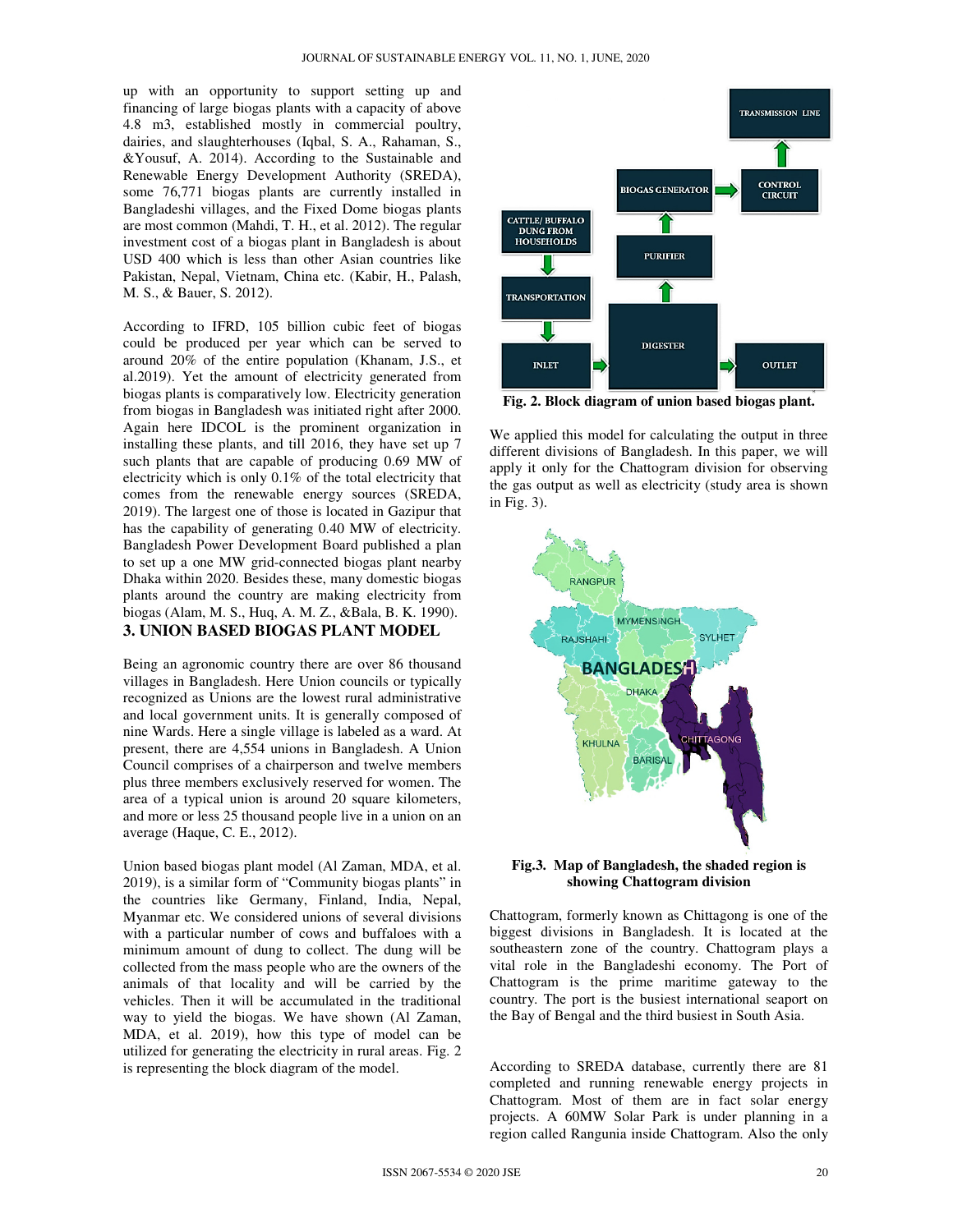Hydro power plant (Kaptai Hydro Power Plant) in Bangladesh is situated at Chattogram, contributing about 230 MW of electricity (Nandi, S. K., &Ghosh, H. R. 2010). 230 MW of electricity (Nandi, S. K., &Ghosh, H. R.<br>2010).<br>**4. RESULTS**<br>The amount of gas that will be generated under this

## **4. RESULTS**

model can be obtained from the equation,

$$
M_{BIO} = N_{UC} \times E_M \times C --- --- (i)
$$

Where,

 $M_{BIO}$  = Maximum amount of gas that can be produced under proper condition

 $N_{HC}$  = Number of cows and buffalos under consideration  $E_M$  = Expected amount of manure to be collected per cow or buffalo

 $C =$  Amount of gas that can be produced per Kg (1Kg) manure = 1.3 Cubic feet) (Iqbal, S. A., Rahaman, S., &Yousuf, A. 2014). amount of gas that can be produced<br>tion<br>ows and buffalos under consideration<br>imount of manure to be collected per<br>as that can be produced per Kg (1Kg<br>bic feet) (Iqbal, S. A., Rahaman, S.,<br>o.<br>Pry from biogas can be calculat

The electrical energy from biogas can be calculated (Cuellar, A.D. & Webber, M.E. 2008; Surroop, D. &Mohee, R.2012; FNR, 2019) by the following equation,

$$
Electrical\ energy = \frac{M_{BIO} \times M_F \times L_{HV} \times \rho \times \eta}{3.6}
$$

Where,

 $M_{BIO}$  = Maximum amount of gas that can be produced under proper condition,  $M_{BIO}$  = Maximum amount of gas that can be produnder proper condition,<br>  $M_F$  = Methane fraction,<br>  $L_{HV}$  = Lower Heating Value of biogas,<br>  $\rho$  = Density of Methane,<br>  $\eta$  = Conversion efficiency of gas engine/ Generator

 $M_F =$ Methane fraction,

 $L_{HV}$  = Lower Heating Value of biogas,

 $\rho$  = Density of Methane,

The data of livestock (Cows and Buffaloes) is collected from District Statistics-Bangladesh Bureau of Statistics (BBS) (Table -1). As we will utilize the manure from 2500 cows and buffaloes for this model, for that reason we will only consider only those unions where the number of cows and buffaloes is greater than 3000. tatistics-Bangladesh Bureau of Statis<br>1). As we will utilize the manure f<br>buffaloes for this model, for that rea<br>consider only those unions where

#### **Table 1. Data for Chattogram Division [18] Division**

| District Name | of<br>No.<br>Upazila | of<br>No.<br>Unions | Total<br>number<br>of cows/buffalo | Cows/Buffalos<br>Union<br>per<br>(Average) |
|---------------|----------------------|---------------------|------------------------------------|--------------------------------------------|
| Brahmanbaria  | 9                    | 98                  | 268220                             | 2736                                       |
| Bandarban     | 7                    | 30                  | 97076                              | 3235                                       |
| Chandpur      | 8                    | 86                  | 307171                             | 3571                                       |
| Chittagong    | 15                   | 206                 | 595181                             | 2889                                       |
| Comilla       | 16                   | 169                 | 662900                             | 3922                                       |
| Cox's Bazar   | 8                    | 71                  | 259348                             | 3652                                       |
| Feni          | 6                    | 43                  | 134604                             | 3130                                       |
| Khagrachori   | 8                    | 37                  | 141504                             | 3824                                       |
| Laxmipur      | 5                    | 53                  | 180561                             | 3406                                       |
| Noakhali      | 9                    | 91                  | 376394                             | 4136                                       |
| Rangamati     | 10                   | 49                  | 122758                             | 2505                                       |



**Fig.4. Normal distribution for Table 1 (Chattogram)**



**Fig.5. Population distribution of Cows and buffaloes in the Unions of Chattogram Division under study.**

#### **Table 2: Union overview**

| Total No. of Unions in Chattogram                 | 933 |
|---------------------------------------------------|-----|
| Unions that has more than 3000 Cows and Buffaloes | 580 |

#### **Table 3: Gas production from a union (per day) union**

| No. of cows and buffaloes under consideration, $(N_{HC})$                                                           | 2500                              |
|---------------------------------------------------------------------------------------------------------------------|-----------------------------------|
| Expected amount of dung to be collected per cow or<br>buffalo $(E_M)$                                               | 6 kg                              |
| Total amount of dung                                                                                                | $15000$ kg or $15$ $\,$<br>Tons.  |
| Maximum amount of gas that can be produced under<br>proper condition $(M_{BIO})$<br>(Per Union, using equation (i)) | 19500<br>cubic<br>feet or $552m3$ |

#### Table 4: Electricity generation from biogas (per **Union, per day)**

| Maximum amount of gas that can be produced under<br>proper condition $(M_{BIO})$ (Table 3) | 552m <sup>3</sup>             |
|--------------------------------------------------------------------------------------------|-------------------------------|
| Considering Methane fraction $(M_F)^*$                                                     | 50%                           |
| Lower Heating Value of biogas $(L_{HV})$ [20]                                              | 50 MJ/kg                      |
| Density of methane $(\rho)$                                                                | $0.656 \text{ kg/m}^3$        |
| Considering efficiency of gas engine or generator $(I)^*$                                  | 30%                           |
| Electricity generation from biogas (Per Union, using<br>equation $(ii)$ )                  | 754.4 KW-h<br>$(= 0.75$ MW-h) |

#### Table 5: Overall gas or electricity generation **estimation**

| Biogas generation from one union           | $552 \text{ m}^3$                       |
|--------------------------------------------|-----------------------------------------|
| Total<br>biogas<br>from<br>generation      | $3.2 \times 10^5$ m <sup>3</sup>        |
| Chittagong division                        |                                         |
| Electricity generation from one Union      | $754.4 \text{ KW } (= 0.75 \text{ MW})$ |
|                                            |                                         |
| Electricity<br>generation<br>Total<br>from | 435 MW                                  |
| Chattogram division                        |                                         |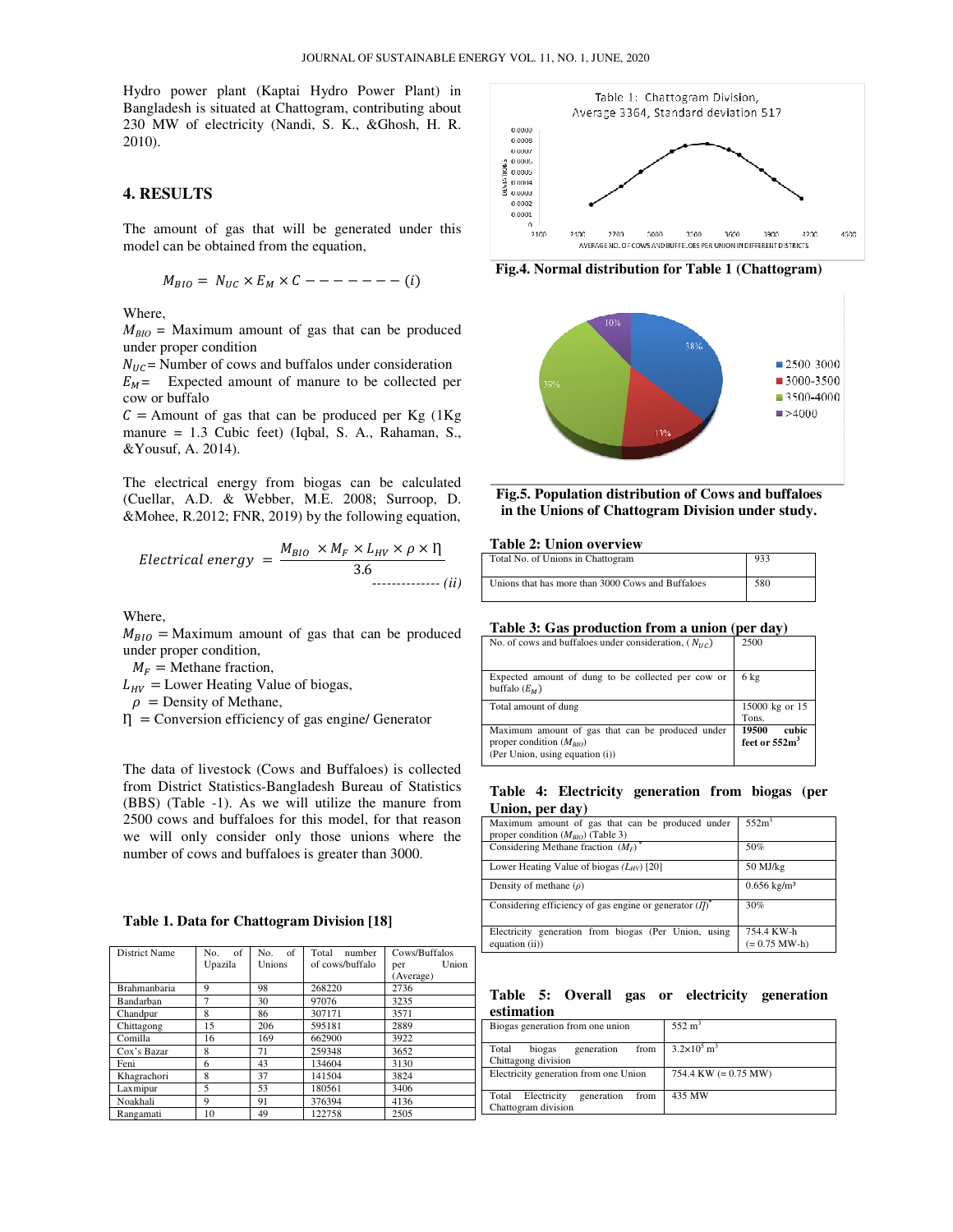For collecting the main ingredients (manure) for the plants here we have considered 2500 cows and buffaloes, and then the unions should or expected to have more than three thousand cows and buffaloes. The data (Table 1 and Fig. 4 and 5) shows us that on an average the unions of Chattogram divisions have at least 2500 cows and buffalos. About 73% of those unions have more than 3000 cows or buffaloes. 580 unions satisfy the benchmark under the study area (table 2). exerciting the main ingredients (manure) for the<br>re we have considered 2500 cows and buffaloes,<br>the unions should or expected to have more than<br>usand cows and buffaloes. The data (Table 1 and<br>d 5) shows us that on an avera

Using the Equation (i) we have estimated the amount of gas that can be produced under proper condition from a biogas plant in a Union (Table 3). If the produced gas is used in generating electricity, then 0.09 MW of Electricity can be yielded from each union (Using Equation (ii)). In total, about  $3.2 \times 10^5$  m<sup>3</sup> gas can be produced from Chattogram division each day and if all the gas is used to generate electricity, then about 52 MW of electricity can be generated each day.

Also Biogas can be compressed to fill the conventional cylinders (Nallamothu, R.B., Teferra, A. &Rao, B.A. 2013) which are used across the country for cooking. If we manage to compress the gas in a regular sized cylinder (28 cubic meters of biogas is equivalent to one domestic LPG cylinder) (Nallamothu, R.B., Teferra, A. &Rao, B.A. 2013), everyday about 49 thousand cylinders can be filled and 1.4 million gas cylinders can be filled in a month. This will be enough for more than a million families for a month and more than 5 million people will be directly benefitted. More importantly, cooking on a gas stove, instead of over an open fire, inhibits the family from being exposed to smoke in the kitchen. This helps to prevent deadly respirational diseases. oduced from Chattogram division each day and if all<br>e gas is used to generate electricity, then about 52 MW<br>electricity can be generated each day.<br>So Biogas can be compressed to fill the conventional<br>linders (Nallamothu, R



**Fig.6. Biogas output for different manure quantities (Per union under the study area)**



**Fig.7. Electricity output at different biogas input and methane fraction** 

# **efficiency)**  (Per union under the study area at 30% generator

Results are shown for biogas output in accordance with different manure quantities (Fig. 6). The value of methane fraction usually ranges between 50 50-60% (Cuellar, A.D. & Webber, M.E. 2008). The surface plot is showing (Fig. 7) the electricity output at different methane fractions and biogas input to the generator with is showing (Fig. 7) the electricity output at different<br>methane fractions and biogas input to the generator w<br>30% efficiency. Any point within this surface can be defined by the expression,

 $E_{\text{electricity}} = M_{BIO} \times M_F \times 2.73$ --------------- *(iii)* Where,

 $E_{electricity}$ = Electricity output (in KWh)  $M_{BIO}$  = Amount of gas that can be produced under proper condition (in cubic meter unit),

 $M_F =$  Methane fraction (%),

## **5. BENEFITS AND CHALLENGES**

Electricity thera has the main and the study of the content in the study area at 30% generator in the study of the study of the study of the study area at 30% generator in the study and one at 30 minutes and one at 30% ge In this study, we have considered only Chattogram divisions. The output of Union bases biogas plant model could have been much greater if we had considered all the divisions. By executing this sort of Biogas plants, the distant places where electricity transmission is problematic or hasn't extended yet, can be greatly aided. Many people will enjoy the profits of electricity. It will lessen the consumption of fuels like kerosene or diesel used for lightning or other purposes. Apart from the electricity generation, biogas plant also delivers high quality fertilizers which can be very beneficial for agriculture. If the fertilizers distributed properly, it will unquestionably assist the farmers. This type of biogas quality fertilizers which can be very beneficial for agriculture. If the fertilizers distributed properly, it will unquestionably assist the farmers. This type of biogas plant will also reduce the pollution in a smaller sc will manage to constitute a healthier environment. The construction procedure and the maintenance of those biogas plants will ensure full time or part time employment for many people and will help to progress the economic condition in some extent. The produced electricity can also be diverted or supplied only to the industries or factories near the plants at reasonable price and the money can be distributed among the farmers who will contribute raw materials for the plants which will also encourage them for further enhancement of their farms or livestock production. The government will also be able to receive some sort of revenue from that. E<sub>electricity</sub> Electricity output (in KWh)<br>  $M_{BIO}$  = Amount of gas that can be produced under<br>
proper condition (in cubic meter unit),<br>  $M_F$  = Methane fraction (%),<br>
5. **BENEFITS AND CHALLENGES**<br>
In this study, we have c ic or hasn't extended yet, can be greatly aided.<br>ple will enjoy the profits of electricity. It will<br>consumption of fuels like kerosene or diesel<br>lightning or other purposes. Apart from the<br>generation, biogas plant also del biogas plants will ensure full time or part time<br>employment for many people and will help to progress<br>the economic condition in some extent. The produced electricity can also be diverted or supplied only to the industries or factories near the plants at reasonable price and the money can be distributed among the farmers who will contribute raw materials for the plants which

However, the construction of this type of biogas plants will not be easy. Though the small scale biogas plant installations are easy and inexpensive, the dimension of the biogas digester and the transportation of raw material can be really challenging in this model. Also if we want to dedicate solely to generating electricity, with components like the generators or controlling circuits, the installation cost will be enormous. That's why, before the installation, several surveys are required in order to ensure the economic feasibility or viability. The assistance of the citizens of the unions is also significant. Without their assistance, it will be much tougher. There are also little concerns about the temperature as in the winter although it does not drop to very low, still it will hurt the anaerobic digestion in the biogas plant and the installations are easy and inexpensive, the dimension of the biogas digester and the transportation of raw material can be really challenging in this model. Also if we want to dedicate solely to generating electricity, wit out their assistance, it will be much tougher. There lso little concerns about the temperature as in the er although it does not drop to very low, still it will the anaerobic digestion in the biogas plant and the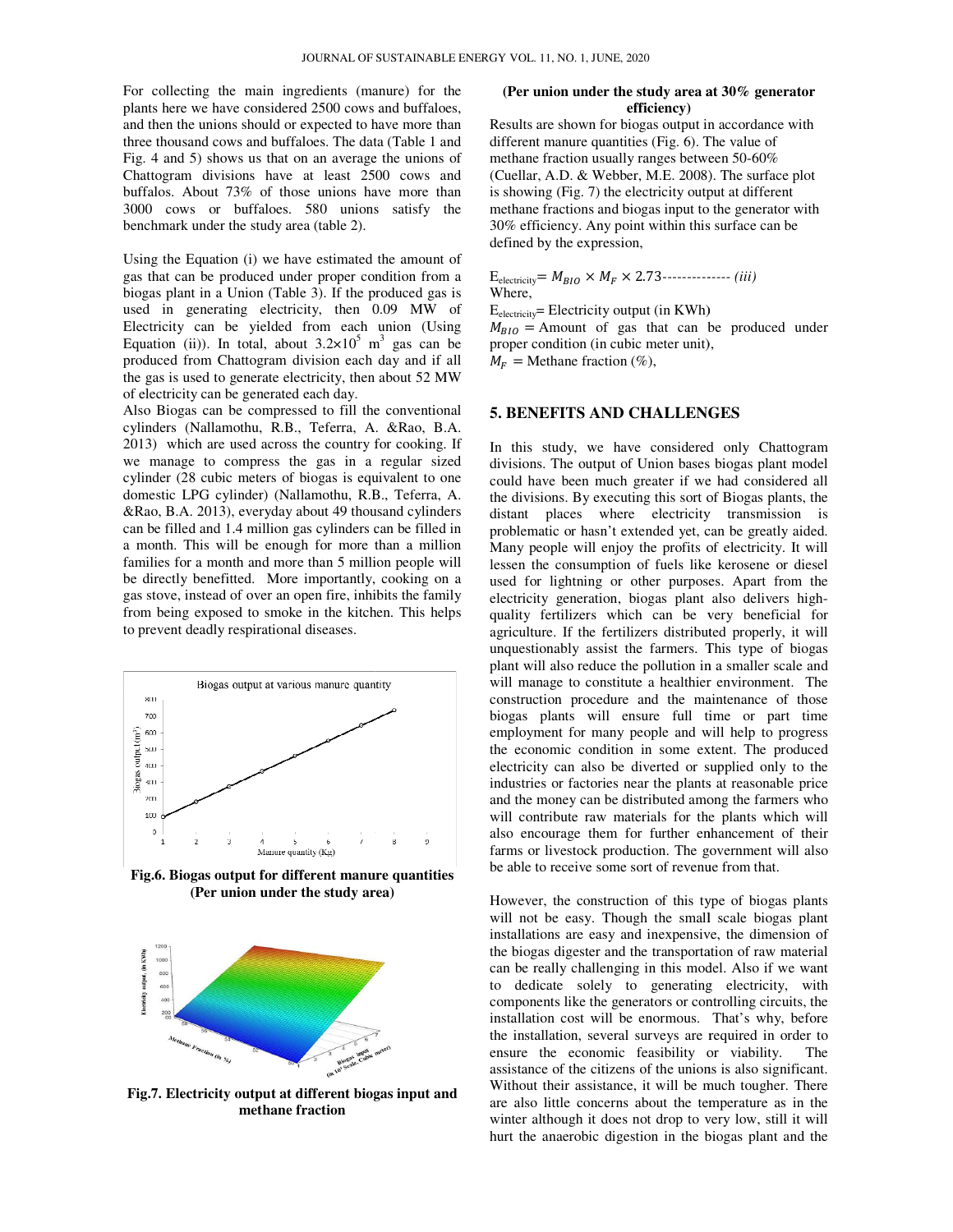production will not be the same as expected. Biogas plants required water and that's why these plants should be installed with proper water supply which can be difficult in some places to ensure. As Bangladesh is often stumble upon by natural hazards (Al Zaman, MDA. & Monira, N.J., 2017) like cyclones, earthquakes, floods etc. and Chattogram is also one of the most affected territories, the plants should be set up in those sites with proper safeguard in order to maintain continuous production. For the appropriate maintenance, qualified manpower is also a challenge.

# **6. CONCLUSION**

After the evaluation of the assembled data, we have observed the capability of the union-based biogas plants. Installation of these plants has many benefits as well as challenges already discussed in the previous section. We have dealt with an average quantity of cow/ buffaloes for our investigation and so the substantial output may diverge from our assessment in some cases. Though we have dealt with a distinct amount of manure and the number of cow/buffaloes was too specific but the distribution of the population of cows and buffaloes shows that, on an average many of the unions have greater than 3500 cows/buffaloes. It suggests possibilities of gaining greater amount of raw ingredients for biogas production and bigger biogas production facility. Again, we have considered only 50% of methane from the produced gas and 30% percent generator efficiency for our calculations; both of them can also vary.

However, the suitable location, temperature variation, big primary cost etc. are the impediments to the setting up of these plants. But if the initiatives are taken in a strategic way, it will unquestionably benefit the rural people and will speed up the development process in this region (Chattogram). Although we have worked only with the manure from cows and buffaloes, some other ingredients or wastes can be utilized for biogas production. Particularly Poultry wastes are excellent for biogas production. Employing diverse wastes in the biogas plants in larger quantity will certainly raise the biogas as well as electricity production. This will also reduce the wastes as well as waste management cost. Studies can be done for the transportation system and the expenditures required for the installation of this type of massive biogas plants.

#### **REFERENCES**

- [1] Al Zaman, MDA, et al. (2019) "Prospects of Union Based Biogas Plant Model for the Generation of Electricity in Bangladesh." International Journal of Biomass and Renewables 8.1: 1-11.
- [2] Al Zaman, MDA. & Monira, N.J., (2017). A Study of Earthquakes in Bangladesh and the Data Analysis of the Earthquakes that were generated In Bangladesh and Its' Very Close Regions for the Last Forty Years (1976- 2016). J GeolGeophys, 6(300).
- [3] Alam, M. S., Huq, A. M. Z., &Bala, B. K. (1990). An integrated rural energy model for a village in Bangladesh. Energy, 15(2), 131-139.
- [4] Begum, I. A., et al. (2011) "A comparative efficiency analysis of poultry farming systems in Bangladesh: A Data Envelopment Analysis approach." Applied Economics 44.44: 3737-3747.
- [5] Chy, S. M. (2016). Study and review of biogas experience in Bangladesh and other countries (Doctoral dissertation, University of Dhaka).
- [6] Cuellar, A.D. & Webber, M.E. (2008) Cow power: the energy and emissions benefits of converting manure to biogas. Environmental Research Letters, 3(3), 10-15.
- [7] Das, C. K., et al. (2016). A practical biogas based energy neutral home system for rural communities of Bangladesh. Journal of Renewable and Sustainable Energy, 8(2), 023101.
- [8] Data of Energy generation; The Bangladesh Power Development Board (BPDB)[online] Available athttp://www.bpdb.gov.bd/bpdb\_new/index.php/site/daily \_max\_generation
- [9] Department of Fisheries and Livestock Information. Department of Livestock. *Bangladesh Department of Fisheries and Livestock Information* [Online]. Available at: http://www.flid.gov.bd/ [Accessed 20th September. 2019].
- [10] District Statistics-Bangladesh Bureau of Statistics (BBS) (online). Available at: https://goo.gl/MhFyhc [Accessed September 10, 2019]
- [11] Energy Scenario Bangladesh (2019)-Hydrocarbon Unit (Energy and Mineral Resource Division- Bangladesh Government) Available at: www.hcu.org.bd
- [12] Engineering Toolbox, (2003). Fuels Higher and Lower Calorific Values. [online] Available at: https://www.engineeringtoolbox.com/fuels-highercalorific-values-d\_169.html [Accessed 20th September. 2019].
- [13] Food and agriculture data (2018). Food and Agriculture Organization Statistical Databases (FAOSTAT) [Online]. Available at: http://www.fao.org/faostat/en/[Accessed September 10, 2019]
- [14] Haque, C. E., 2012. *Hazards in a fickle environment: Bangladesh*. Berlin, Germany: Springer Science & Business Media.
- [15] International. Projects and Networking on Renewable Resources (FNR-Germany, 2019) [Online] Available at: https://international.fnr.de/renewableresources/bioenergy/biogas/[Accessed 20th October. 2019]
- [16] Iqbal, S. A., Rahaman, S., &Yousuf, A. (2014). Present scenario of biogas technology in Bangladesh-prospects, potentials and barriers. Proceedings of the 15th annual paper meet, 7, 08.
- [17] Kabir, H., Palash, M. S., & Bauer, S. (2012). Appraisal of domestic biogas plants in Bangladesh. Bangladesh Journal of Agricultural Economics, 35(454-2016-36351), 71-89.
- [18] Khanam, J.S., et al.(2019). Management approach of livestock manure in present farming system of Bangladesh. *Asian Journal of Medical and Biological Research*, *5*(1):63-70.
- [19] Mahdi, T. H., et al. (2012) "An aspect of biogas plants at Pabna district in Bangladesh." *2nd International Conference on the Developments in Renewable Energy Technology (ICDRET 2012)*. IEEE,: 1-6.
- [20] Nallamothu, R.B., Teferra, A. &Rao, B.A. (2013). Biogas purification, compression and bottling. Global Journal of Engineering, Design & Technology, 2(6),.34-38.